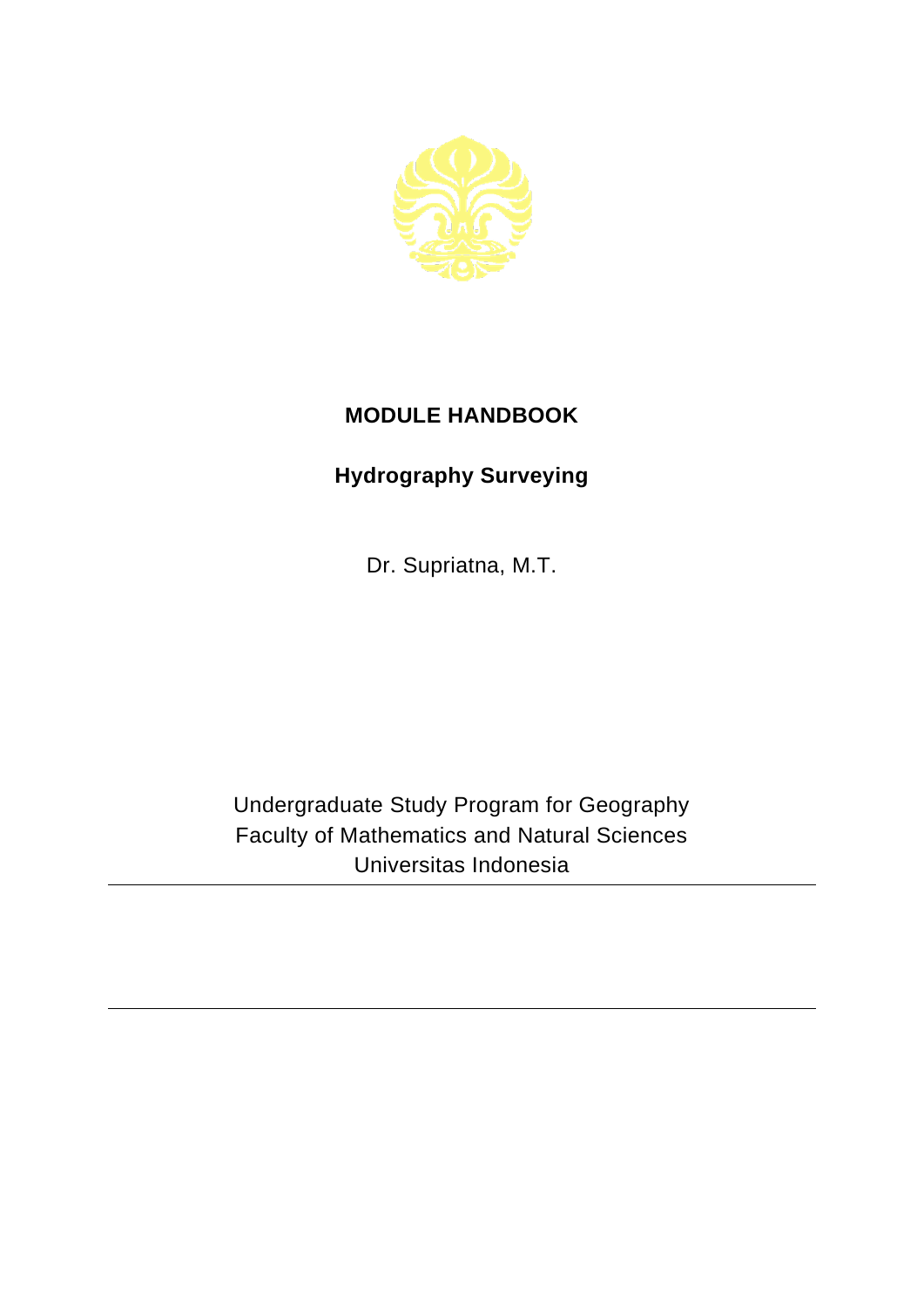| Module designation                                                 | Hydrography Surveying                                                                                                                                                                                                                                                                                                                                                                                                                        |
|--------------------------------------------------------------------|----------------------------------------------------------------------------------------------------------------------------------------------------------------------------------------------------------------------------------------------------------------------------------------------------------------------------------------------------------------------------------------------------------------------------------------------|
| Semester(s) in which the module is<br>taught                       | Fifth (5th) Semester                                                                                                                                                                                                                                                                                                                                                                                                                         |
| Person responsible for the module                                  | Dr. Supriatna, M.T.                                                                                                                                                                                                                                                                                                                                                                                                                          |
| Lecturer                                                           | Dr. Supriatna, M.T.<br>1.<br>Tjiong Giok Pin, S.Si, M.Si.<br>2.<br>3.<br>Kuswantoro, S.Si, M.Si.                                                                                                                                                                                                                                                                                                                                             |
| Language                                                           | Bahasa Indonesia                                                                                                                                                                                                                                                                                                                                                                                                                             |
| Relation to curriculum                                             | Elective                                                                                                                                                                                                                                                                                                                                                                                                                                     |
| Teaching methods                                                   | Student-centered Learning and combination with Cooperative Learning                                                                                                                                                                                                                                                                                                                                                                          |
| Workload (incl. contact hours, self-<br>study hours)               | 1.<br>Lectures: 100 minutes per week per semester<br>2.<br>Assignment: 120 minutes per week per semester<br>Independent study: 120 minutes per week per semester<br>3.<br>Minutes x weeks x semester: 340 x 14 x 1 = 4760 minutes per<br>4.<br>semester<br>5.<br>Midterm Examination: 100 minutes per semester<br>6.<br>Final Examination: 100 minutes per semester<br>Total workload per semester: 4950 minutes / 82 hours 40 minutes<br>7. |
| Credit points                                                      | $2$ (Two)                                                                                                                                                                                                                                                                                                                                                                                                                                    |
| Required and recommended pre-<br>requisites for joining the module | 1.<br>Hydrogeography                                                                                                                                                                                                                                                                                                                                                                                                                         |
| Module objectives/intended learn-<br>ing outcomes                  | Able to provide in assessing and reviewing measurements and<br>descriptions of the physical features of the ocean, sea, coast, lakes and<br>rivers, as well as predicting changes from time to time, with the main<br>purpose of safety navigation and supporting all other marine activities                                                                                                                                                |
| Content                                                            | Introduction to hydrographic surveys<br>1.<br>Datum survey and map coordinates concept<br>2.<br>3.<br>Datum vertical and overcape sea water concept<br>4.<br>Positioning systems and navigation concept<br>Sonar Side Scan Survey Concept<br>5.<br>Data preparation for hydrographic surveys<br>6.<br>7.<br>Hydrographic Survey Project Management Concept                                                                                   |
| <b>Examination forms</b>                                           | $\overline{a}$                                                                                                                                                                                                                                                                                                                                                                                                                               |
| Study and examination require-<br>ments                            | Group and Presentation Score (40%)<br>1.<br>2.<br>Individual Score (30%)<br>3.<br>Mid Examination (15%)<br>Final Examination (15%)<br>4.<br>5.                                                                                                                                                                                                                                                                                               |